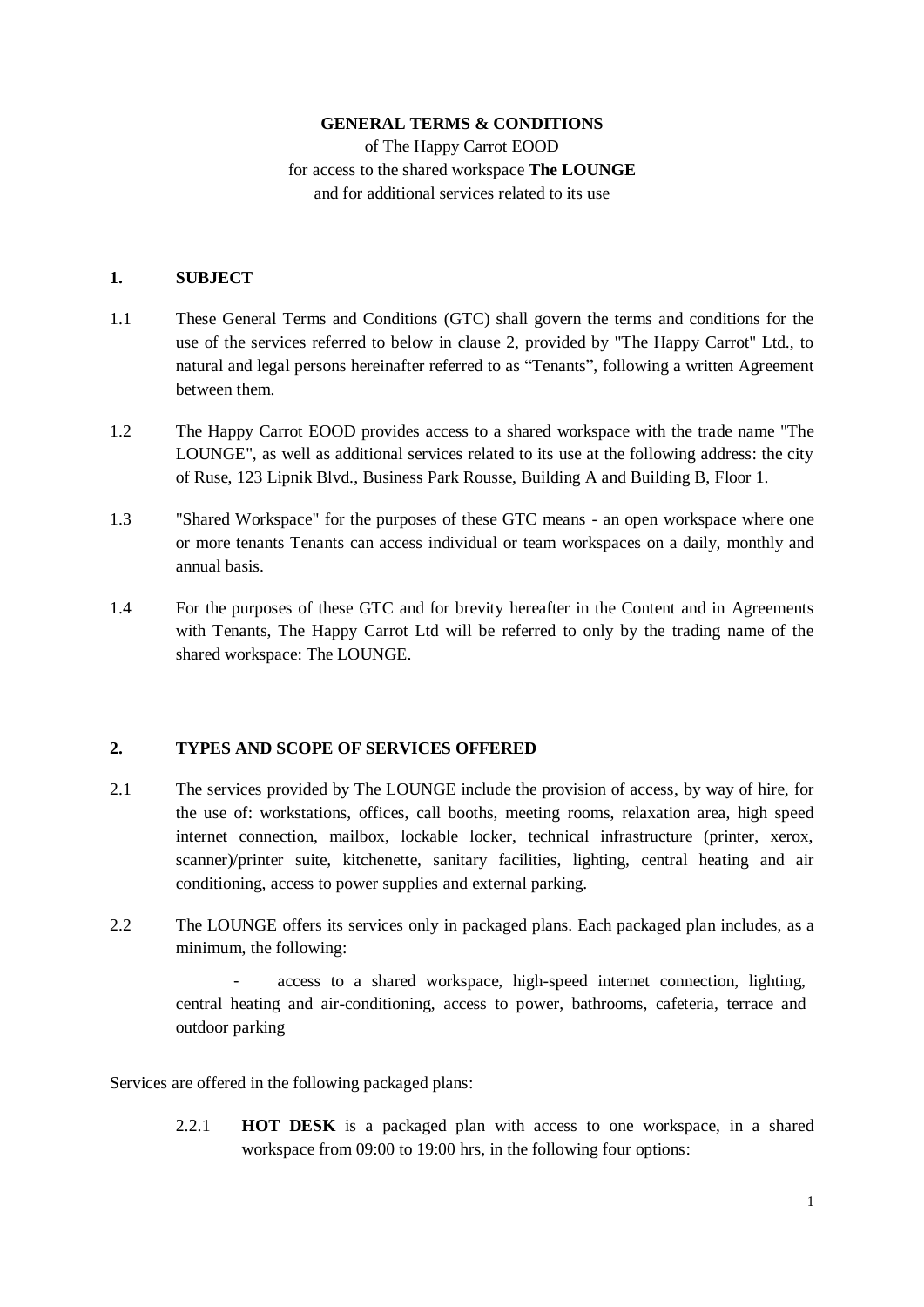ONE DAY ACCESS to one workstation in the shared workspace, the specific workstation is the Tenant's choice according to availability at the time of concluding the Agreement;

- 5 DAY ACCESS (on five consecutive workdays), to one workstation in the shared workspace, the specific workstation on each of the days is the Tenant's choice according to availability of seats at the time of arrival;

- 10 DAY ACCESS (on ten consecutive work days), to the shared workspace, with the specific workspace used on each of the days being the Tenant's choice based on availability at the time of arrival;

1 MONTH, guaranteeing access to one workstation, per month, on weekdays Monday to Friday inclusive, also includes access to a call booth, two-hour access to the meeting room for scheduled use, and a discount on event space rental. The specific workspace used on any given day is by the Tenant's choice based on availability at the time of arrival.

2.2.2 **YOUR DESK** is a packaged plan with access to one workspace in a 24/7 shared workspace, in the following four formats:

> - 1 MONTH guaranteeing 30 consecutive days of: 24 hour access to a shared workspace and call booth, access to a relaxation area, mailbox, locker, two hour meeting room (for scheduled use), discounted event space rental and printer package;

> - 3 CONSECUTIVE MONTHS guaranteeing quarterly, 24-hour access to shared workspace, call booth access, relaxation area, mailbox, locker, two-hour meeting room access for scheduled use, discounted event space rental and printer package;

> - 6 CONSECUTIVE MONTHS guaranteeing six-months of 24-hour access to a shared workspace, call booth, relaxation area, mailbox, locker, three-hour meeting room; discount on event space rental and printer package for scheduled use.

> - 1 YEAR guaranteeing twelve-months of 24-hour access to a shared workspace, call booth, relaxation area, mailbox, locker, three-hour access to meeting room when scheduled, discounted event space rental and printer package.

- 2.2.3 **YOUR OFFICE** is a packaged plan for six months access to a private office (with a terrace) in the 24/7 shared workspace and guaranteeing six months of 24-hour access to a relaxation area, mailbox, two-hour use of the meeting room, and a 10% discount on event space rental and printer package.
- 2.3 The Services are only offered as packaged and cannot be offered separately.
- 2.4 Workstations included in the packaged plans consist of a desk or part of a desk and office chair.
- 2.5 For all **HOT DESK** Packaged Plans, the Tenant is entitled to use a workstation that is available at the time the Tenant occupies it but does not entitle the Tenant to use a *specific*  workstation for the duration of the Agreement.
- 2.6 Restrictions on the use of different services depend on the type of packaged plan selected.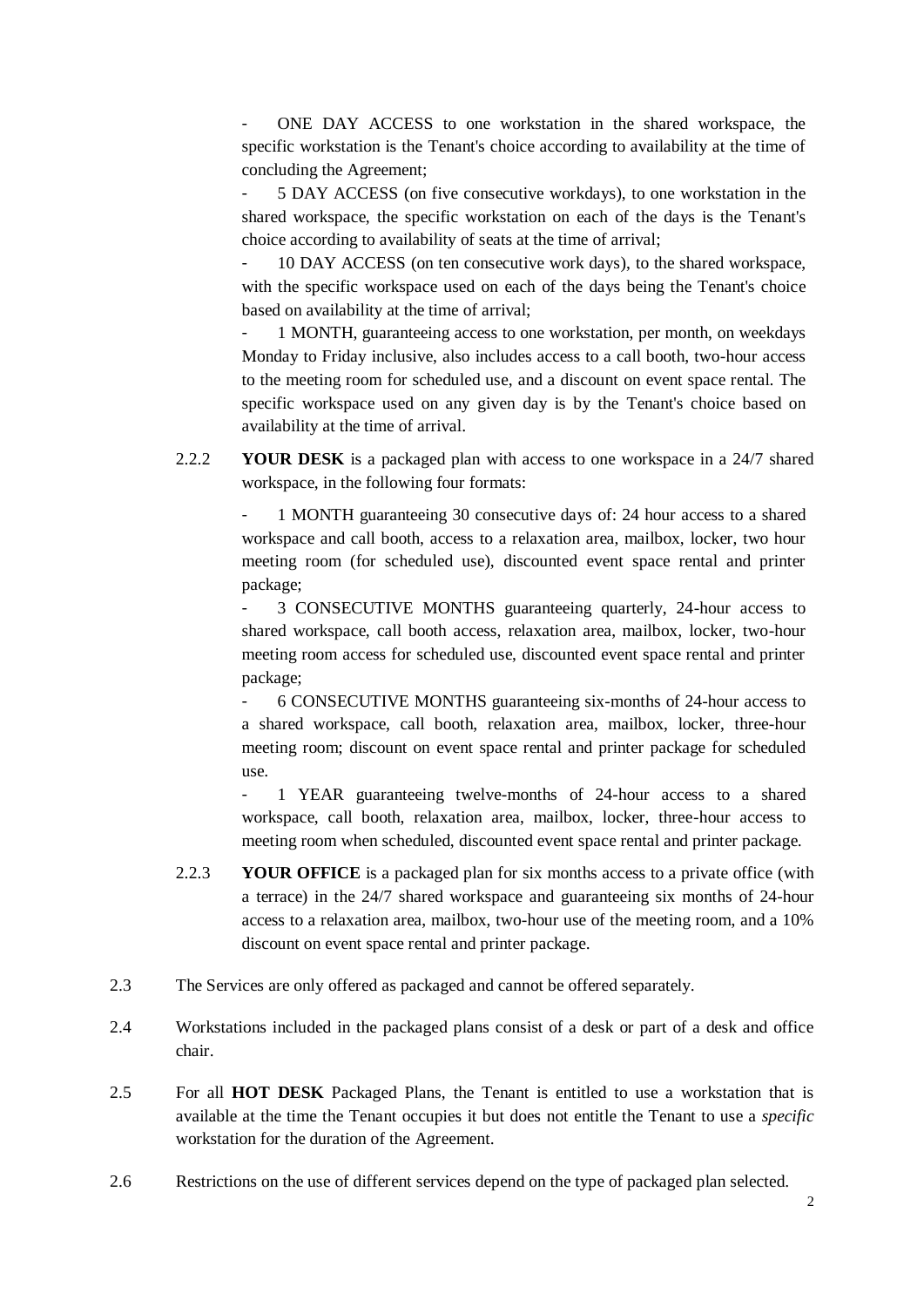- 2.7 For an additional fee to the packaged plans, The LOUNGE offers the following additional services ("**Additional Services"**):
	- 2.7.1 Rental of multimedia projectors and other equipment, devices and supplies for use only in The LOUNGE.
	- 2.7.2 Rental of a conference room (meeting room).
- 2.8 The LOUNGE also provides event management services and access to premises for events and other purposes. These GTCs apply, accordingly, to the provision of these services to the extent that they do not conflict with the express agreements between the parties set out in the Agreement.

## **3. PRICES, TERMS AND METHODS OF PAYMENT**

- **3.1** Price for each individual packaged plan is published on the following website of The LOUNGE: **www.thelounge.bg**
- 3.2 Prices of additional services, for organizing events and providing access to event premises shall be agreed individually and shall be included in the Agreement concluded.
- 3.3 Prices of the services provided must also be specified in each individual Agreement concluded between The LOUNGE and the Tenant.
- 3.4 All prices are final, inclusive of VAT, and are valid only for the packaged plans specified in these GTC.
- 3.5 Prices of The LOUNGE's packaged plans are set out in a price list, the current contents of which is available on The LOUNGE's website.
- 3.6 The Packaged Plan price is payable in advance on the day the Agreement is entered into and in any event, before use of the Services begins.
- 3.7 In the event that the starting date for use of the services is agreed to be later than the date of conclusion of the Agreement, the Tenant shall pay, in advance, 50% of the price of the service. Advance payment shall be made within three working days from the date of conclusion of the Agreement. The balance shall be paid on the first day of the start of the term of use but, in any event, before use of the services begins.
- 3.8 When purchasing a packaged plan for a period of longer than one month, the Tenant shall pay the price for use of the services for the entire term of the Agreement. Payment shall be made, in advance, for each current month at the beginning of that month between the first and fifth day.
- 3.9 Rates for Additional Services, Event Services and the provision of access to premises for events and other purposes are payable at 50%, in advance when booking the services. The balance of 50% shall be paid immediately prior to use of those services.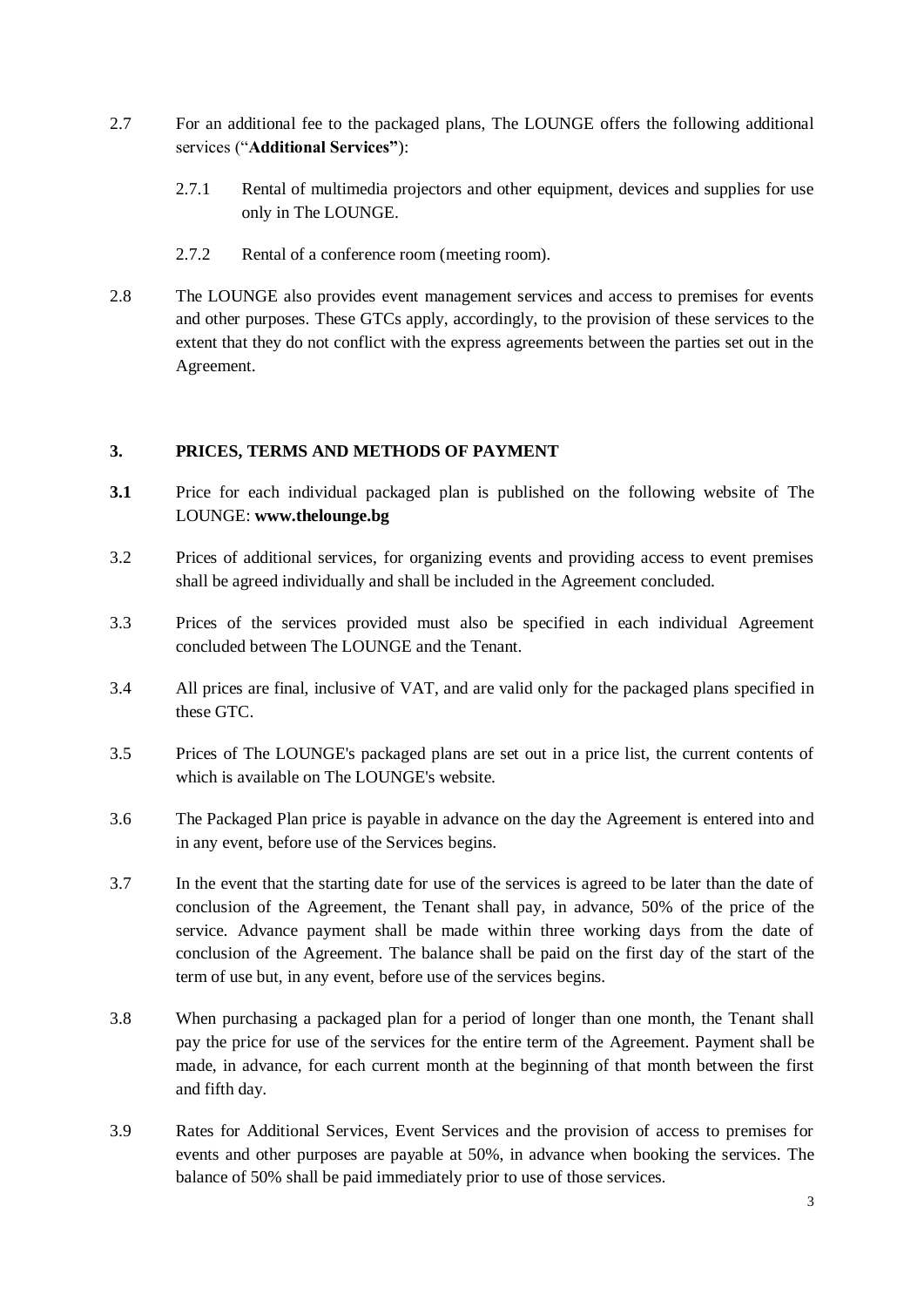- 3.10 Amounts due for use of Services may be paid in the following ways:
	- 3.10.1 at The LOUNGE in cash or by card at a POS terminal;
	- 3.10.2 by bank transfer to UNICREDIT BULBANK AD, with the account number BG 14 UNCR 7000 15 23 54 93 30,
- 3.11 On the day of payment The LOUNGE shall issue an invoice to the Tenant.
- 3.12 In the event of delayed payment, the Tenant shall owe The LOUNGE a penalty of 0.2% on the unpaid amount for each day of delay until full payment of the amount due.
- 3.13 In case of a delayed payment with more than 14 working days from the Tenant and after a written notice sent from the Landlord to the Tenant, the Landlord has the right to restrict or suspend the Tenant's access to the services until the full payment of the amount due.
- 3.14 The LOUNGE shall not have the right to unilaterally change the variety of the provided services included in the package plans, as well as their prices, respectively the price list, unless otherwise agreed by the parties in written form.
- 3.15 The LOUNGE does reserve the right to change the content and quantity of services included in the packaged plans, as well as prices and the price list. However changes do not apply to Agreements concluded prior to their announcement on the website, unless expressly agreed between the parties in the individual Agreements between them.

# **4. EXECUTION OF AN AGREEMENT**

- 4.1 The conclusion of an Agreement for the use of services (Agreement) offered by The LOUNGE shall be effected by the signing of the 'Special Conditions to the General Terms and Conditions' by the Tenant or his representative and a representative of The LOUNGE. The GTC and Regulations for the internal order and the access regime in Business Park Ruse, hereinafter referred to as 'the Regulations', shall be considered as an integral part of the Agreement and, by signing the Agreement, the Tenant declares that he/she has read them and accepts them in full. The Agreement shall have the force of law between the parties and shall be effective from the moment of its signing. The Regulations shall be binding upon the Tenant and his visitors.
- 4.2 If the Tenant is a legal entity, the Agreement shall be signed by its legal representative or attorney. If the Agreement is signed by an attorney of the Tenant, the attorney shall provide The LOUNGE with a copy of the power of attorney upon signing the Agreement.
- 4.3 The Tenant declares that the information provided by the Tenant for the purpose of entering into the Agreement and completing the Standard Form is complete, true and accurate.
- 4.4 The LOUNGE may require documentation from the Tenant confirming its legal status and shall be entitled to refuse or delay activation of any or all of the Services pending receipt of such documentation.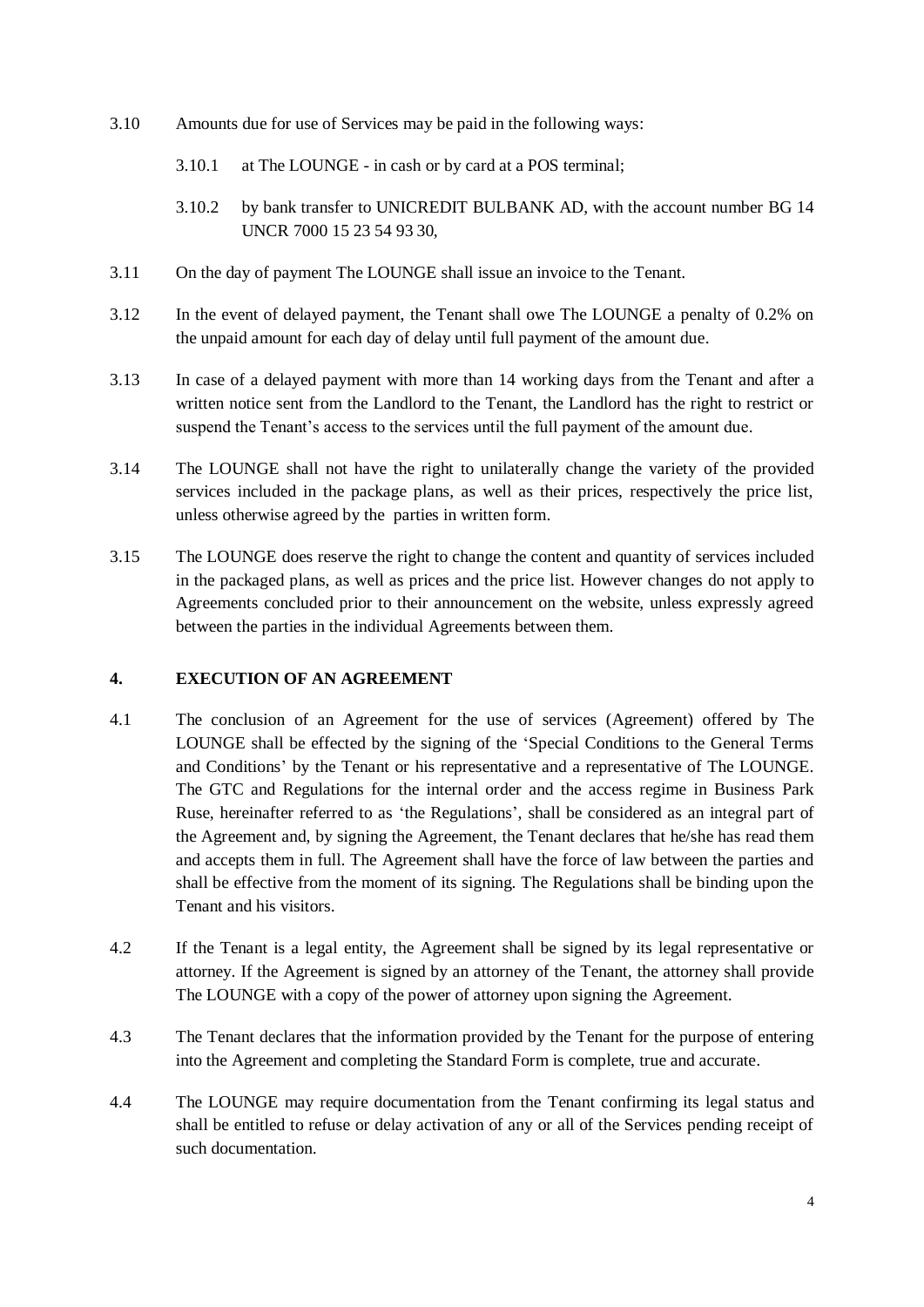# **5. ACCESS**

- 5.1 Tenants are entitled to access the workspace during business hours and subject to the packaged plan selected.
- 5.2 Tenants with a packaged plan that includes 24/7 hours are entitled to access the workspace 24 hours a day, 7 days a week.
- 5.3 A Tenant's entry into the workspace shall be deemed use of one calendar day of their packaged plan, regardless of the length of the Tenant's stay.
- 5.4 Upon first access to the workspace to use the services purchased and as per their packaged plan, the Tenant will receive a key, magnetic card or access chip. Loss of key, magnetic access card or chip must be reported, by the Tenant, to The LOUNGE immediately.
- 5.5 The LOUNGE shall have the right to refuse or immediately deny the Tenant's access to the working space only in the event of violation of the Internal Rules, unethical and / or inappropriate behaviour and / or behaviour that interferes with the work of the other tenants only after sending a written notice to the Tenant and if withing 14 working days as of the notice the Tenant has not remedied or suspended the default.
- 5.6 For the delivery of the Leasehold from The LOUNGE to the Tenant, shall be conducted a delivery protocol between the parties, in which the condition and the characteristics of the Leasehold are described in detail.
- 5.7 The Tenant with a packaged plan including limited working hours from 09:00 to 19:00 hrs, is required to vacate the workplace at the end of those working hours.

# **6. WORKING HOURS**

- 6.1 The working hours of The LOUNGE are Monday to Friday from 09:00 to 19:00 hrs.
- 6.2 Opening hours for The LOUNGE space for additional services are negotiable.
- 6.3 Тhe LOUNGE shall not have the right to change the working hours except when there is a statutory obligation related to the epidemic situation and the statutory measurements against the COVID-19 pandemic.

# **7. INTERNAL RULES OF CONDUCT**

**7.1** When using the services in the workspace, the Tenant agrees to comply with the Rules of the Internal Order and the Pass Regime in Business Park Ruse, the current content of which is made available to Tenants at the workspace and at the following Internet address: **the lounge.bg**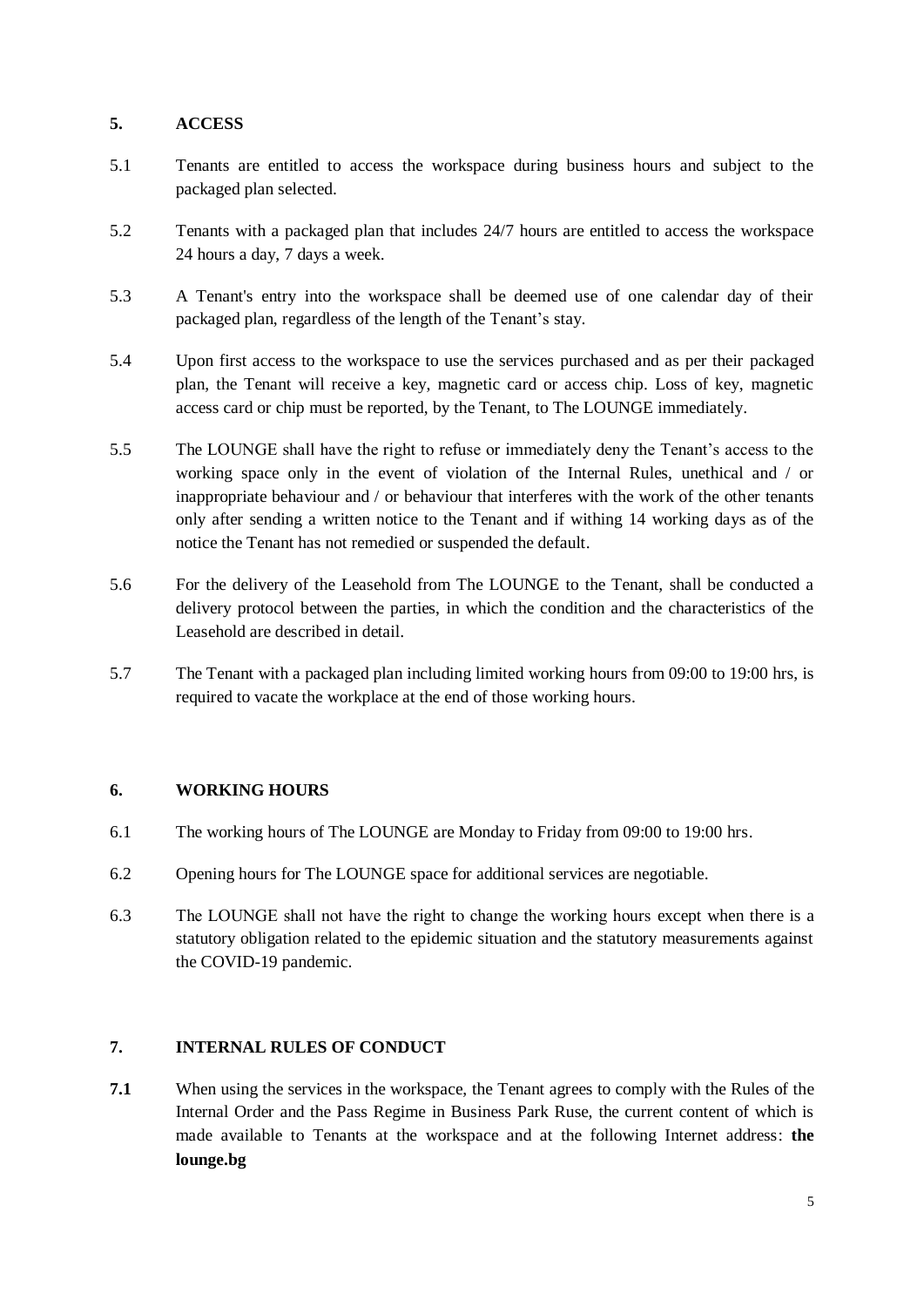- 7.2 When using the shared workspace, the Tenant shall keep quiet and behave in such a way as not to disturb other visitors to the space.
- 7.3 Tenant's conduct on the Internet:
	- 7.3.1 The Tenant shall comply with all applicable laws and regulations relating to the dissemination of information. The Tenant is solely responsible for his/her actions, including when using Internet access, through The LOUNGE network.
		- (a) The Tenant has the right to conclude contract with one additional internet service provider in order to secure second secured connection.
	- 7.3.2 The Tenant shall comply with any legal restrictions on the transmission, storage, processing, presentation and/or provision of information. The Tenant shall comply with all applicable laws and regulations relating to the protection of intellectual and/or industrial properties. The copying, distribution or downloading of copyrighted music and/or films and/or other copyrighted objects without the appropriate license is prohibited.
	- 7.3.3 In the event of a breach of Clause 7.3.2 resulting in damage to The LOUNGE, the Tenant shall indemnify The LOUNGE against all damages, including but not limited to all legal and other costs incurred in defending its rights and legitimate interests.

# **8. RIGHTS AND OBLIGATIONS**

- 8.1 The LOUNGE shall provide the Tenants with furniture and technical equipment in working order.
- **8.2** The Tenant undertakes to perform his obligations under the Agreement, to comply with the GTC and Regulations and to carry out the instructions of The LOUNGE staff**.**
- 8.3 The Tenant undertakes to use workstations and space only for the purpose intended. Use for other purposes requires the express prior consent of The LOUNGE. The Tenant shall not sublet or assign any or all of the workspace and services provided to it by The LOUNGE.
- 8.4 The Tenant undertakes to exercise good housekeeping and to handle the technical equipment and furnishings provided and, the interior and exterior of the workspace with due care.
- 8.5 After the expiration of the Agreement, respectively after its termination, the Tenant undertakes to immediately transfer the factual possession over the Leasehold to the Lessor in the condition in which the Leasehold was upon the delivery by the Landlord to the Tenant, taking into account their usual depreciation when used for their intended purpose. The delivery shall be performed on the day following the deadline of the term or on the date reasonably determined by the Tenant in the termination notification.

The handover shall take place on the day following the expiration date or on the date reasonably specified by The LOUNGE in the notice of termination.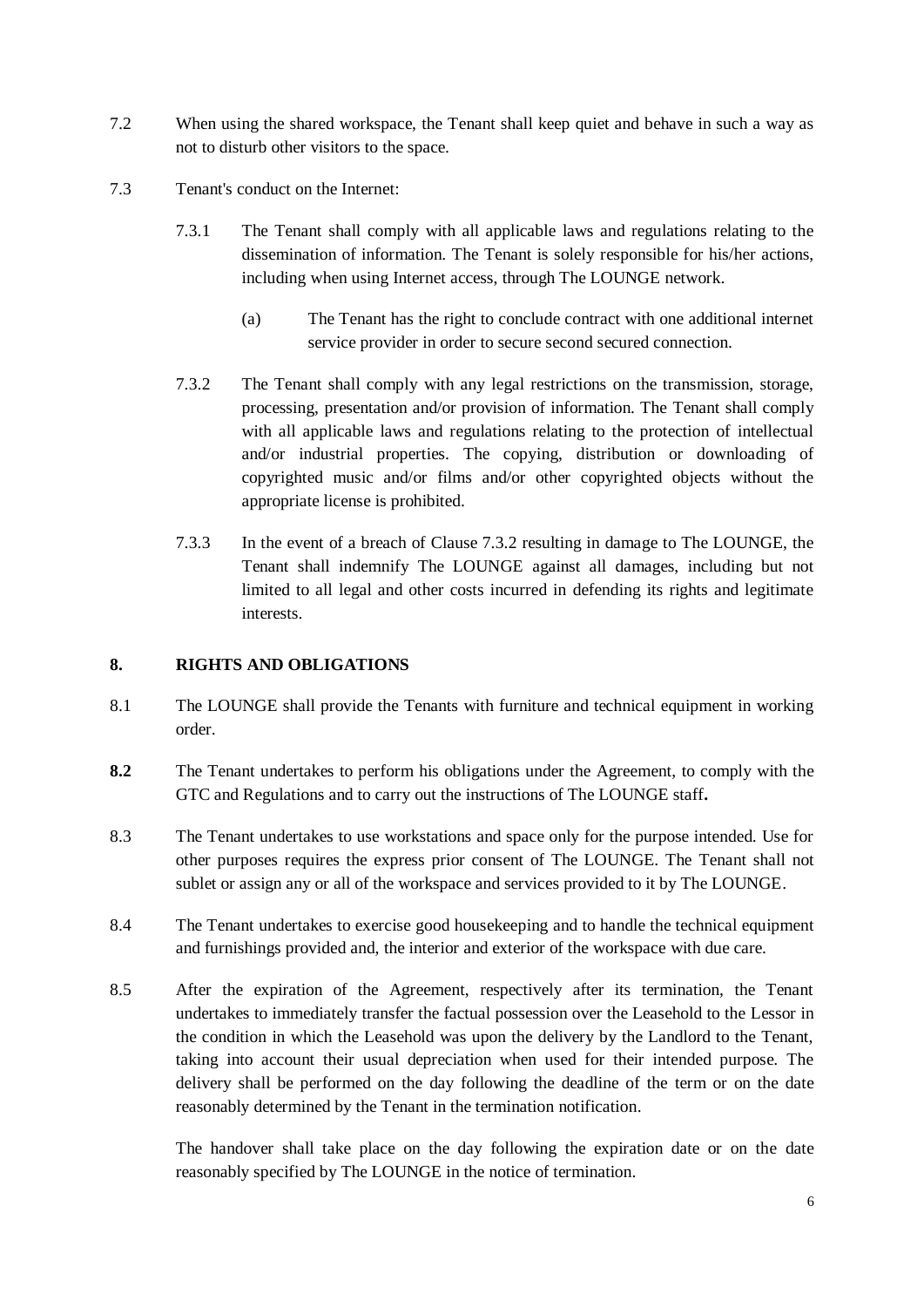- 8.6 The Tenant shall take measures to protect his own personal belongings within the work area.
- 8.7 The Tenant shall close and lock windows and doors adjacent to the work areas used and lock the lockers used accordingly.
- 8.8 The Tenant shall comply with all applicable laws and regulations relating to the dissemination of information. The Tenant is solely responsible for his own actions, including where he accessed the Internet via The LOUNGE network.
- 8.9 The Tenant shall comply with and observe all legal requirements and restrictions when transferring, storing, processing, submitting and/or providing information.
- 8.10 The Tenant shall comply with all applicable laws and regulations relating to the protection of intellectual and/or industrial property. The copying, distribution or downloading of copyrighted music and/or films and/or other copyrighted objects without the appropriate licence is prohibited.
- 8.11 Alterations or substantial changes to the workspace are not permitted. Alterations to the workspace that do not compromise its integrity are only permitted with the prior written approval of The LOUNGE and are at the Tenant's expense. The Tenant shall not be entitled to reimbursement for any costs incurred by the Tenant for alterations and/or restoration thereof.
- 8.12 The LOUNGE may undertake those repairs, refurbishments and structural alterations necessary for the maintenance of the building, the prevention of danger or the rectification of damage. In the event of imminent danger, the Tenant shall vacate the work area and evacuate immediately if necessary.

# **9. LIABILITY**

- 9.1 The LOUNGE shall not be liable for any misconduct of its Tenants towards third parties, legal entities, State, municipal, judicial authorities and institutions.
- 9.2 The cost of repairing or replacing lost Tenant Equipment is the Tenant's responsibility and shall be at the Tenant's expense. If the Tenant is late and does not leave the work area on time, the Tenant shall be liable for the costs caused by the late relinquishing of the premises.
- 9.3 In the event a breach of the Agreement, these GTCs or Regulations, results in damages to The LOUNGE, the Tenant shall indemnify The LOUNGE for all damage caused including, but not limited to, all legal and other costs incurred by The LOUNGE in defending its rights and legitimate interests.
- 9.4 The LOUNGE shall not be liable to the Tenant:
	- 9.4.1 in the event of necessary repairs or refurbishments to the Workspace;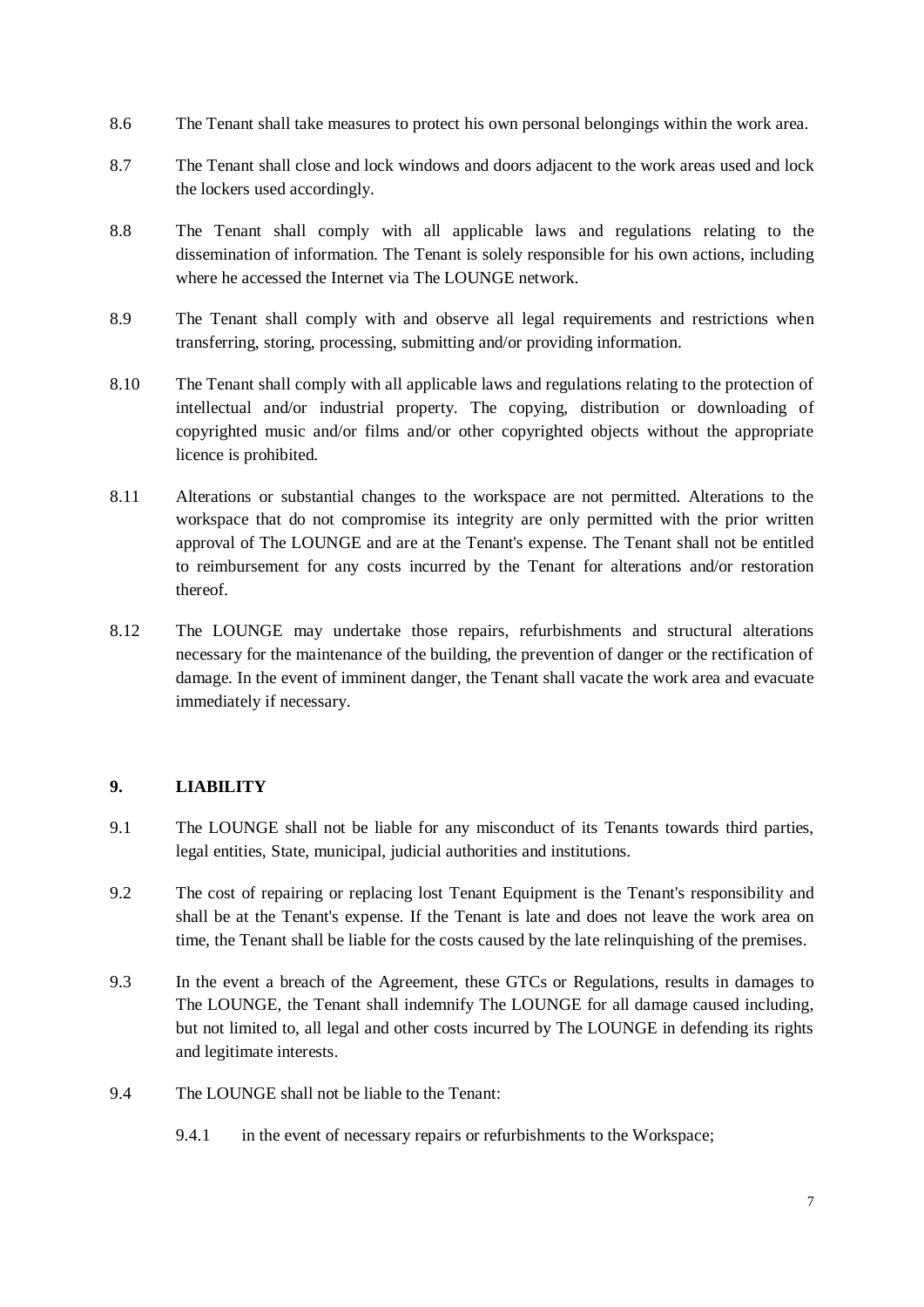- 9.4.2 for the cost of repairing or replacing lost equipment or other belongings of the Tenant;
- 9.4.3 for infringement of the Tenant's intellectual property by third parties;
- 9.4.4 for stolen Tenant property.
- 9.5 In all cases of breach of Agreement, The LOUNGE shall only be liable for damages caused to the Tenant by The LOUNGE's due to intent or gross negligence.

### **10. PROTECTION OF PERSONAL DATA**

- 10.1 The LOUNGE processes and stores personal data about its Tenants in accordance with data protection requirements and applicable regulations.
- 10.2 By entering into the Agreement, the Tenant gives its informed consent to the collection and processing of its personal data necessary for the conclusion and performance of the Agreement.

## **11. TERMINATION OF THE AGREEMENT**

- 11.1 Agreements for each of the Packaged Plans shall be for a fixed term and shall terminate on the expiry of the term for which they were entered into.
- 11.2 The LOUNGE shall have the right to unilaterally terminate the Agreement, by giving 14 working days written notice, in the event that the Tenant:
	- 11.2.1 violates the Agreement, the GTCs or the Internal Rules;
	- 11.2.2 delays payment of amounts due under the Agreement for more than 14 working days or twice consecutively, regardless of the length of the delay;
	- 11.2.3 has been declared bankrupt or insolvent;

In the event that the Tenant fails to remedy such breach by expiry of the notice period.

- 11.3 The LOUNGE or the Tenant shall have the right to terminate the Agreement by giving to the other party a 30 days written notice.
- 11.4 The LOUNGE shall owe refund of prepaid amounts if the grounds for termination of the Agreement is under Art.11.3.
- 11.5 The Agreement shall not be deemed to be automatically renewed after its expiry even if the Tenant continues to use the leased workspace.